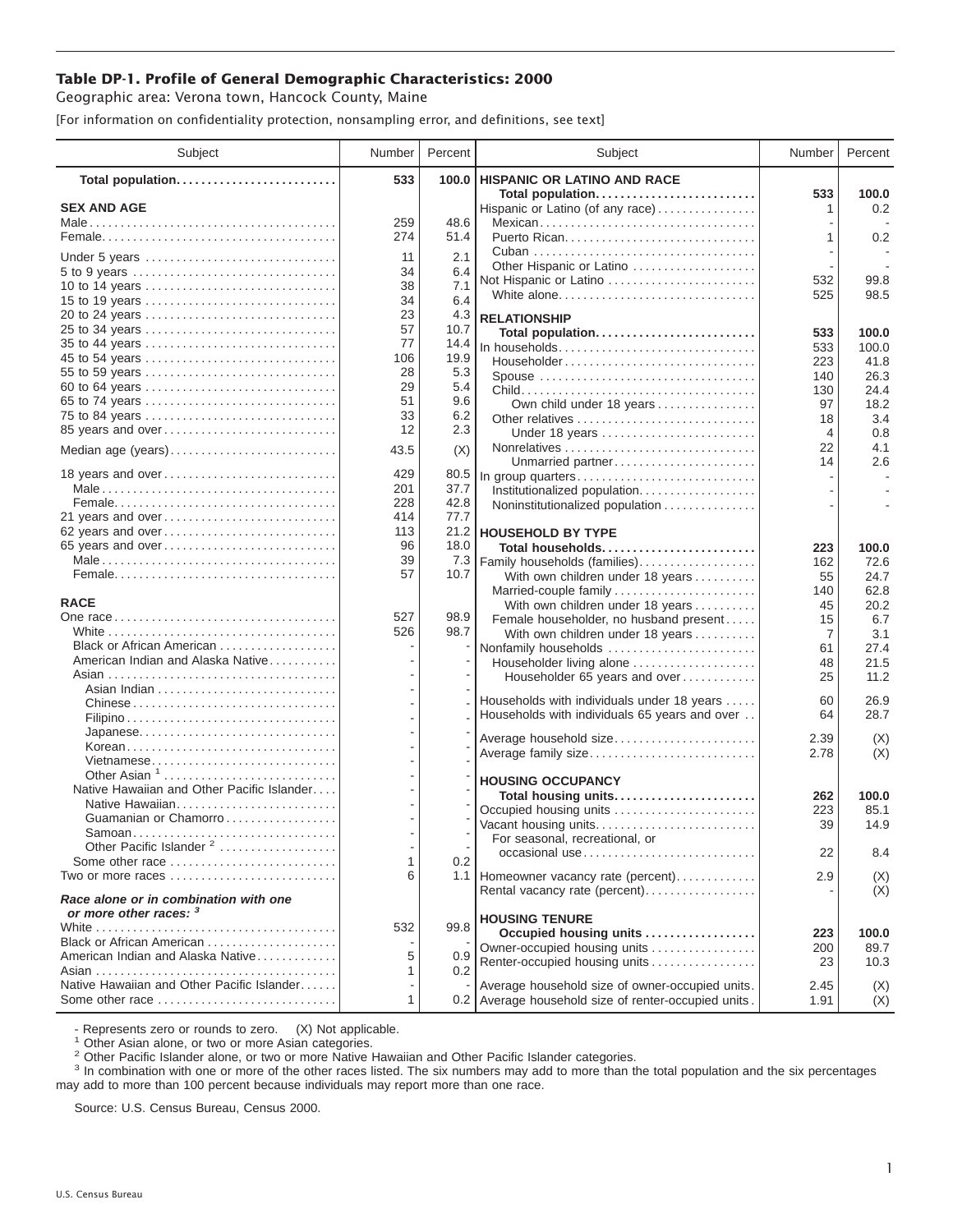## **Table DP-2. Profile of Selected Social Characteristics: 2000**

Geographic area: Verona town, Hancock County, Maine

[Data based on a sample. For information on confidentiality protection, sampling error, nonsampling error, and definitions, see text]

| Subject                                     | Number      | Percent      | Subject                                                              | Number                   | Percent                  |
|---------------------------------------------|-------------|--------------|----------------------------------------------------------------------|--------------------------|--------------------------|
| <b>SCHOOL ENROLLMENT</b>                    |             |              | <b>NATIVITY AND PLACE OF BIRTH</b>                                   |                          |                          |
| Population 3 years and over                 |             |              | Total population                                                     | 540                      | 100.0                    |
| enrolled in school                          | 121         |              |                                                                      | 517                      | 95.7                     |
| Nursery school, preschool                   | 2           | 1.7          | Born in United States                                                | 515                      | 95.4                     |
| Kindergarten                                | 5           | 4.1          |                                                                      | 410                      | 75.9                     |
| Elementary school (grades 1-8)              | 63<br>23    | 52.1<br>19.0 | Different state<br>Born outside United States                        | 105                      | 19.4                     |
| College or graduate school                  | 28          |              | 23.1   Foreign born                                                  | $\overline{2}$<br>23     | 0.4<br>4.3               |
|                                             |             |              | Entered 1990 to March 2000                                           | 10                       | 1.9                      |
| <b>EDUCATIONAL ATTAINMENT</b>               |             |              | Naturalized citizen                                                  | 11                       | 2.0                      |
| Population 25 years and over                | 401         | 100.0        |                                                                      | 12                       | 2.2                      |
| Less than 9th grade                         | 24          | 6.0          | <b>REGION OF BIRTH OF FOREIGN BORN</b>                               |                          |                          |
| 9th to 12th grade, no diploma               | 46          | 11.5         | Total (excluding born at sea)                                        | 23                       | 100.0                    |
| High school graduate (includes equivalency) | 177         | 44.1         |                                                                      | 6                        | 26.1                     |
| Some college, no degree                     | 66<br>14    | 16.5<br>3.5  |                                                                      |                          |                          |
| Associate degree                            | 48          | 12.0         |                                                                      |                          |                          |
| Graduate or professional degree             | 26          | 6.5          |                                                                      |                          |                          |
|                                             |             |              |                                                                      | $\overline{2}$           | 8.7                      |
| Percent high school graduate or higher      | 82.5        | (X)          | Northern America                                                     | 15                       | 65.2                     |
| Percent bachelor's degree or higher         | 18.5        | (X)          | <b>LANGUAGE SPOKEN AT HOME</b>                                       |                          |                          |
| <b>MARITAL STATUS</b>                       |             |              | Population 5 years and over                                          | 528                      | 100.0                    |
| Population 15 years and over                | 454         | 100.0        | English only                                                         | 519                      | 98.3                     |
| Never married                               | 83          | 18.3         | Language other than English                                          | 9                        | 1.7                      |
| Now married, except separated               | 302         | 66.5         | Speak English less than "very well"                                  | 2                        | 0.4                      |
| Separated                                   | 4           | 0.9          | Spanish                                                              |                          | $\overline{\phantom{a}}$ |
|                                             | 37          | 8.1          | Speak English less than "very well"                                  | 9                        |                          |
|                                             | 33          | 7.3          | Other Indo-European languages<br>Speak English less than "very well" | $\overline{2}$           | 1.7<br>0.4               |
|                                             | 28          | 6.2          | Asian and Pacific Island languages                                   |                          |                          |
|                                             | 12          | 2.6          | Speak English less than "very well"                                  |                          |                          |
| <b>GRANDPARENTS AS CAREGIVERS</b>           |             |              |                                                                      |                          |                          |
| Grandparent living in household with        |             |              | <b>ANCESTRY (single or multiple)</b>                                 |                          |                          |
| one or more own grandchildren under         |             |              | Total population<br>Total ancestries reported                        | 540<br>559               | 100.0<br>103.5           |
|                                             | 4           | 100.0        |                                                                      | $\overline{\phantom{a}}$ |                          |
| Grandparent responsible for grandchildren   | 4           | 100.0        |                                                                      |                          |                          |
| <b>VETERAN STATUS</b>                       |             |              |                                                                      | $\overline{2}$           | 0.4                      |
| Civilian population 18 years and over       | 439         | 100.0        |                                                                      | 10                       | 1.9                      |
| Civilian veterans                           | 66          | 15.0         |                                                                      | 124                      | 23.0                     |
|                                             |             |              | French (except Basque) <sup>1</sup>                                  | 48                       | 8.9                      |
| <b>DISABILITY STATUS OF THE CIVILIAN</b>    |             |              | French Canadian <sup>1</sup>                                         | 30<br>32                 | 5.6                      |
| NONINSTITUTIONALIZED POPULATION             |             |              |                                                                      |                          | 5.9                      |
| Population 5 to 20 years                    | 102         | 100.0        |                                                                      |                          |                          |
| With a disability                           | 1           | 1.0          |                                                                      | 55                       | 10.2                     |
| Population 21 to 64 years                   | 313         | 100.0        |                                                                      | 19                       | 3.5                      |
| With a disability                           | 56          | 17.9         |                                                                      |                          |                          |
| Percent employed                            | 78.6<br>257 | (X)<br>82.1  | Norwegian                                                            | 2                        | 0.4                      |
| Percent employed                            | 81.7        | (X)          |                                                                      | 2                        | 0.4                      |
| Population 65 years and over                | 113         | 100.0        |                                                                      | $\overline{2}$           | 0.4                      |
| With a disability                           | 46          | 40.7         |                                                                      | 15                       | 2.8                      |
|                                             |             |              |                                                                      | 31                       | 5.7                      |
| <b>RESIDENCE IN 1995</b>                    |             |              |                                                                      |                          |                          |
| Population 5 years and over                 | 528         | 100.0        | Subsaharan African                                                   |                          |                          |
| Same house in 1995                          | 363         | 68.8         |                                                                      | 7                        | 1.3                      |
| Different house in the U.S. in 1995         | 158         | 29.9         |                                                                      |                          |                          |
| Same county                                 | 103         | 19.5         | United States or American                                            |                          |                          |
|                                             | 55<br>31    | 10.4<br>5.9  |                                                                      | 108<br>2                 | 20.0<br>0.4              |
| Different state                             | 24          | 4.5          | West Indian (excluding Hispanic groups)                              |                          |                          |
|                                             | 7           | 1.3          | Other ancestries                                                     | 70                       | 13.0                     |
|                                             |             |              |                                                                      |                          |                          |

-Represents zero or rounds to zero. (X) Not applicable. 1 The data represent a combination of two ancestries shown separately in Summary File 3. Czech includes Czechoslovakian. French includes Alsatian. French Canadian includes Acadian/Cajun. Irish includes Celtic.

Source: U.S. Bureau of the Census, Census 2000.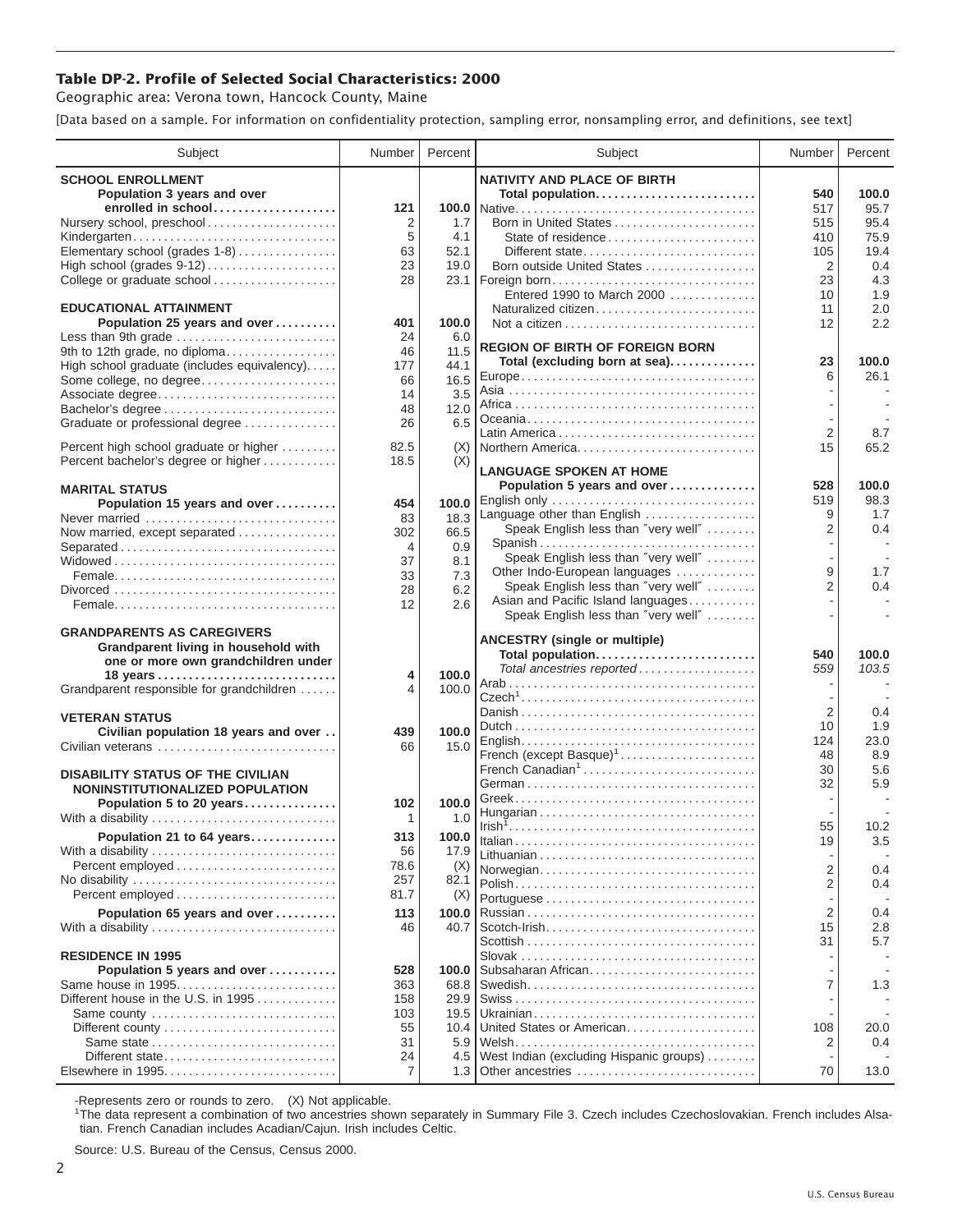## **Table DP-3. Profile of Selected Economic Characteristics: 2000**

Geographic area: Verona town, Hancock County, Maine [Data based on a sample. For information on confidentiality protection, sampling error, nonsampling error, and definitions, see text]

| Subject                                                                         | Number | Percent | Subject                                                                                | Number         | Percent |
|---------------------------------------------------------------------------------|--------|---------|----------------------------------------------------------------------------------------|----------------|---------|
| <b>EMPLOYMENT STATUS</b>                                                        |        |         | <b>INCOME IN 1999</b>                                                                  |                |         |
| Population 16 years and over                                                    | 452    | 100.0   | Households                                                                             | 233            | 100.0   |
| In labor force                                                                  | 294    | 65.0    | Less than \$10,000                                                                     | 20             | 8.6     |
| Civilian labor force                                                            | 294    |         |                                                                                        | 10             | 4.3     |
|                                                                                 |        |         |                                                                                        | 27             | 11.6    |
| Employed                                                                        | 281    |         |                                                                                        |                |         |
|                                                                                 | 13     |         |                                                                                        | 29             | 12.4    |
| Percent of civilian labor force                                                 | 4.4    |         | $(X)$ \\ \$35,000 to \$49,999                                                          | 57             | 24.5    |
|                                                                                 |        |         | \$50,000 to \$74,999                                                                   | 39             | 16.7    |
| Not in labor force                                                              | 158    |         |                                                                                        | 34             | 14.6    |
| Females 16 years and over                                                       | 235    | 100.0   | \$100,000 to \$149,999                                                                 | 15             | 6.4     |
| In labor force $\ldots \ldots \ldots \ldots \ldots \ldots \ldots \ldots \ldots$ | 130    | 55.3    | \$150,000 to \$199,999                                                                 | $\overline{2}$ | 0.9     |
| Civilian labor force                                                            |        | 55.3    | \$200,000 or more                                                                      |                |         |
|                                                                                 | 130    |         | Median household income (dollars)                                                      | 41,827         | (X)     |
| Employed                                                                        | 122    | 51.9    |                                                                                        |                |         |
| Own children under 6 years                                                      | 17     | 100.0   | With earnings                                                                          | 181            | 77.7    |
| All parents in family in labor force                                            | 15     | 88.2    | Mean earnings $(dollars)1$                                                             | 49,549         | (X)     |
|                                                                                 |        |         | With Social Security income                                                            | 78             | 33.5    |
| <b>COMMUTING TO WORK</b>                                                        |        |         | Mean Social Security income $(dollars)^1$                                              | 11,457         | (X)     |
| Workers 16 years and over                                                       | 277    | 100.0   | With Supplemental Security Income                                                      | 10             | 4.3     |
| Car, truck, or van - - drove alone                                              | 213    | 76.9    | Mean Supplemental Security Income                                                      |                |         |
| Car, truck, or van - - carpooled                                                | 29     | 10.5    | $\text{(dollars)}^1 \dots \dots \dots \dots \dots \dots \dots \dots \dots \dots \dots$ | 7,430          | (X)     |
| Public transportation (including taxicab)                                       | 5      | 1.8     | With public assistance income                                                          | 4              | 1.7     |
|                                                                                 | 7      | $2.5\,$ | Mean public assistance income $(dollars)1 \ldots$ .                                    | 3,025          | (X)     |
| Other means                                                                     | 6      |         | 2.2 With retirement income                                                             | 53             | 22.7    |
| Worked at home                                                                  | 17     | 6.1     | Mean retirement income $(dollars)1$                                                    | 13,261         | (X)     |
| Mean travel time to work $(minutes)^1$                                          | 23.0   | (X)     |                                                                                        |                |         |
|                                                                                 |        |         | Families                                                                               | 176            | 100.0   |
| <b>Employed civilian population</b>                                             |        |         | Less than \$10,000                                                                     | 8              | 4.5     |
| 16 years and over                                                               | 281    |         |                                                                                        | $\overline{4}$ | 2.3     |
| <b>OCCUPATION</b>                                                               |        |         | \$15,000 to \$24,999                                                                   | 17             | 9.7     |
| Management, professional, and related                                           |        |         | \$25,000 to \$34,999                                                                   | 19             | 10.8    |
|                                                                                 | 96     |         | $34.2$ \ \$35,000 to \$49,999                                                          | 48             | 27.3    |
| Service occupations                                                             | 49     |         |                                                                                        | 33             | 18.8    |
|                                                                                 |        |         |                                                                                        |                |         |
| Sales and office occupations                                                    | 37     |         |                                                                                        | 32             | 18.2    |
| Farming, fishing, and forestry occupations                                      | 5      |         |                                                                                        | 13             | 7.4     |
| Construction, extraction, and maintenance                                       |        |         | \$150,000 to \$199,999                                                                 | 2              | 1.1     |
| occupations                                                                     | 30     |         | 10.7 \$200,000 or more                                                                 |                |         |
| Production, transportation, and material moving                                 |        |         | Median family income (dollars)                                                         | 47,778         | (X)     |
| occupations                                                                     | 64     | 22.8    |                                                                                        |                |         |
|                                                                                 |        |         | Per capita income $(dollars)1$                                                         | 20,715         | (X)     |
| <b>INDUSTRY</b>                                                                 |        |         | Median earnings (dollars):                                                             |                |         |
| Agriculture, forestry, fishing and hunting,                                     |        |         | Male full-time, year-round workers                                                     | 35,125         | (X)     |
|                                                                                 | 12     | 4.3     | Female full-time, year-round workers                                                   | 31,563         | (X)     |
|                                                                                 | 15     | 5.3     |                                                                                        |                |         |
| Manufacturing                                                                   | 61     | 21.7    |                                                                                        | Number         | Percent |
| Wholesale trade                                                                 | 15     | 5.3     |                                                                                        | below          | below   |
| Retail trade                                                                    | 18     | 6.4     |                                                                                        | poverty        | poverty |
| Transportation and warehousing, and utilities                                   | 16     | 5.7     | Subject                                                                                | level          | level   |
|                                                                                 |        |         |                                                                                        |                |         |
| Finance, insurance, real estate, and rental and                                 |        |         |                                                                                        |                |         |
|                                                                                 | 9      | 3.2     | <b>POVERTY STATUS IN 1999</b>                                                          |                |         |
| Professional, scientific, management, adminis-                                  |        |         | Families                                                                               | 10             | 5.7     |
| trative, and waste management services                                          | 13     | 4.6     | With related children under 18 years                                                   | 3              | 5.4     |
| Educational, health and social services                                         | 73     | 26.0    | With related children under 5 years                                                    | 3              | 27.3    |
|                                                                                 |        |         |                                                                                        |                |         |
| Arts, entertainment, recreation, accommodation                                  | 30     | 10.7    | Families with female householder, no                                                   | 7              | 41.2    |
| and food services                                                               |        |         | husband present                                                                        |                |         |
| Other services (except public administration)                                   | 13     | 4.6     | With related children under 18 years                                                   | 3              | 33.3    |
| Public administration                                                           | 6      | 2.1     | With related children under 5 years                                                    | 3              | 100.0   |
|                                                                                 |        |         |                                                                                        |                |         |
| <b>CLASS OF WORKER</b>                                                          |        |         | Individuals                                                                            | 35             | 6.5     |
| Private wage and salary workers                                                 | 199    |         |                                                                                        | 33             | 7.5     |
| Government workers                                                              | 45     | 16.0    | 65 years and over                                                                      | 12             | 10.6    |
| Self-employed workers in own not incorporated                                   |        |         | Related children under 18 years                                                        | 2              | 2.1     |
|                                                                                 | 37     | 13.2    | Related children 5 to 17 years                                                         |                |         |
| Unpaid family workers                                                           |        |         | Unrelated individuals 15 years and over                                                | 17             | 24.6    |

-Represents zero or rounds to zero. (X) Not applicable.

<sup>1</sup>If the denominator of a mean value or per capita value is less than 30, then that value is calculated using a rounded aggregate in the numerator. See text.

Source: U.S. Bureau of the Census, Census 2000.